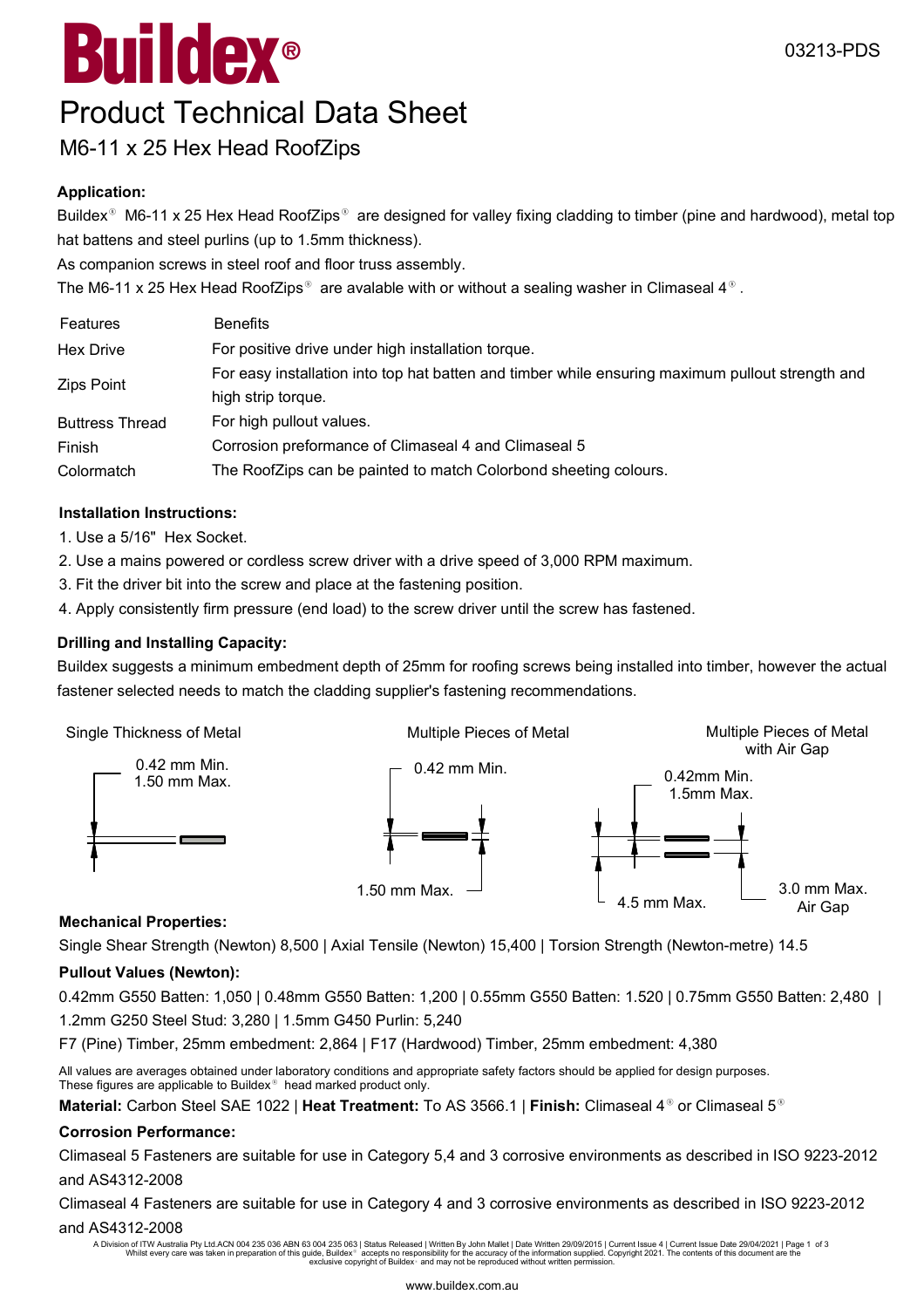## $^{\circledR}$ M6-11 x 25 Hex Head RoofZips Buildex Product Technical Data Sheet

| M6 - 11 Hex Head RoofZips |                                          |            |            |
|---------------------------|------------------------------------------|------------|------------|
| Part Number               | <b>Description</b>                       | Pack Qty   | Pallet Qty |
| 6-031-3308-8C4            | M6-11 x 25 Hex Head RoofZips Climaseal 4 | 500 / 1500 | 108,000    |



| Part Number    | <b>Description</b>                       | Length      | Runout   | <b>Effective Length</b> |
|----------------|------------------------------------------|-------------|----------|-------------------------|
| 6-031-3308-8C4 | M6-11 x 25 Hex Head RoofZips Climaseal 4 | 23.5 / 25.0 | 2.0 Max. | 15.0 Min.               |

All dimensions nominal unless otherwise stated. Normal manufacturing tolerances apply. All dimensions in millimeters. Third Angle Projection. Scale: Full size

A Division of ITW Australia Pty Ltd.ACN 004 235 036 ABN 63 004 235 063 | Status Released | Written By John Mallet | Date Written 29/09/2015 | Current Issue 4 | Current Issue Date 29/04/2021 | Page 2 of 3<br>Whilst every care exclusive copyright of Buildex<sup>®</sup> and may not be reproduced without written permission.